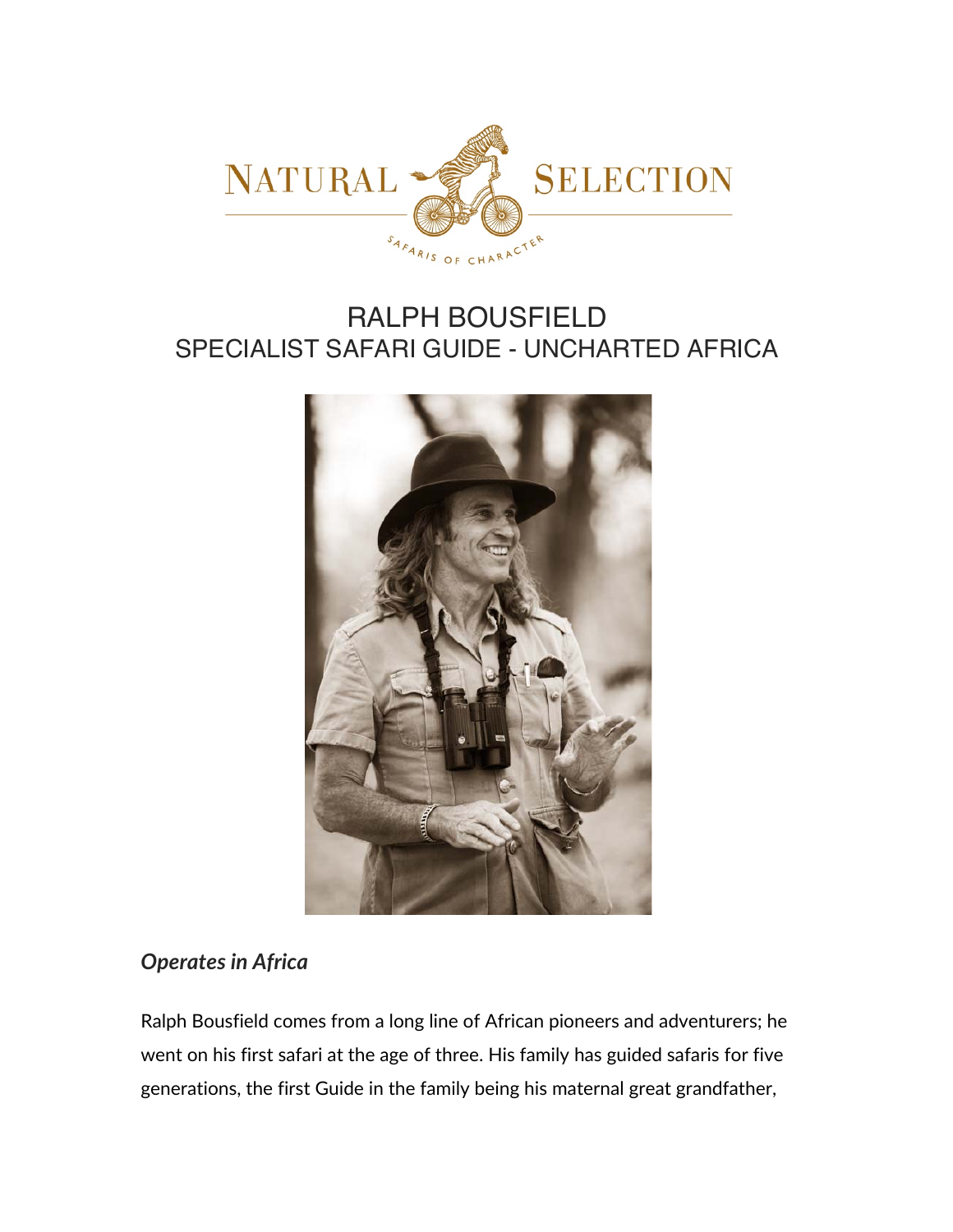Major Richard Granville Nicholson, who escorted Princess Eugenie to see her son's grave and the site where he was killed in the Zulu war on the 1st June 1879.

Ralph studied Nature Conservation and did his thesis on the Wattled Crane as an Indicator Species of Wetland Destruction. He furthered his studies at the International Crane Institute in Wisconsin under the famous George Archibald, who captive-bred the whooping crane back from extinction. Ralph then worked with his mother to establish Botswana's first Wildlife Orphanage and Education Centre. In 1998 Ralph co-produced and presented a sixteen part series for the Discovery Channel entitled "Uncharted Africa", which was filmed in Botswana, Namibia, Kenya and Tanzania.

His passion for the Kalahari and the Bushmen began at a very young age as he was very lucky to have one of the greatest teachers and mentors, his father, Jack Bousfield. Growing up on safari, and hunting as a professional his whole life, his father worked with some of the greatest traditional hunters and trackers in Africa. Jack's respect for the Bushmen rubbed off on Ralph, and from a very young age, he had the good fortune to spend all his free time on safari with his father and his team.

Ralph spearheaded the building of Jack's Camp in the Kalahari Desert's striking Makgadikgadi Pans. Jack's Camp and Unchartered Africa were pioneers in tourism in the Makgadikgadi Pans in Botswana and today are part of the Natural Selection portfolio.

#### *Years of guiding experience*

Ralph grew up on Safari but has been guiding since 1976.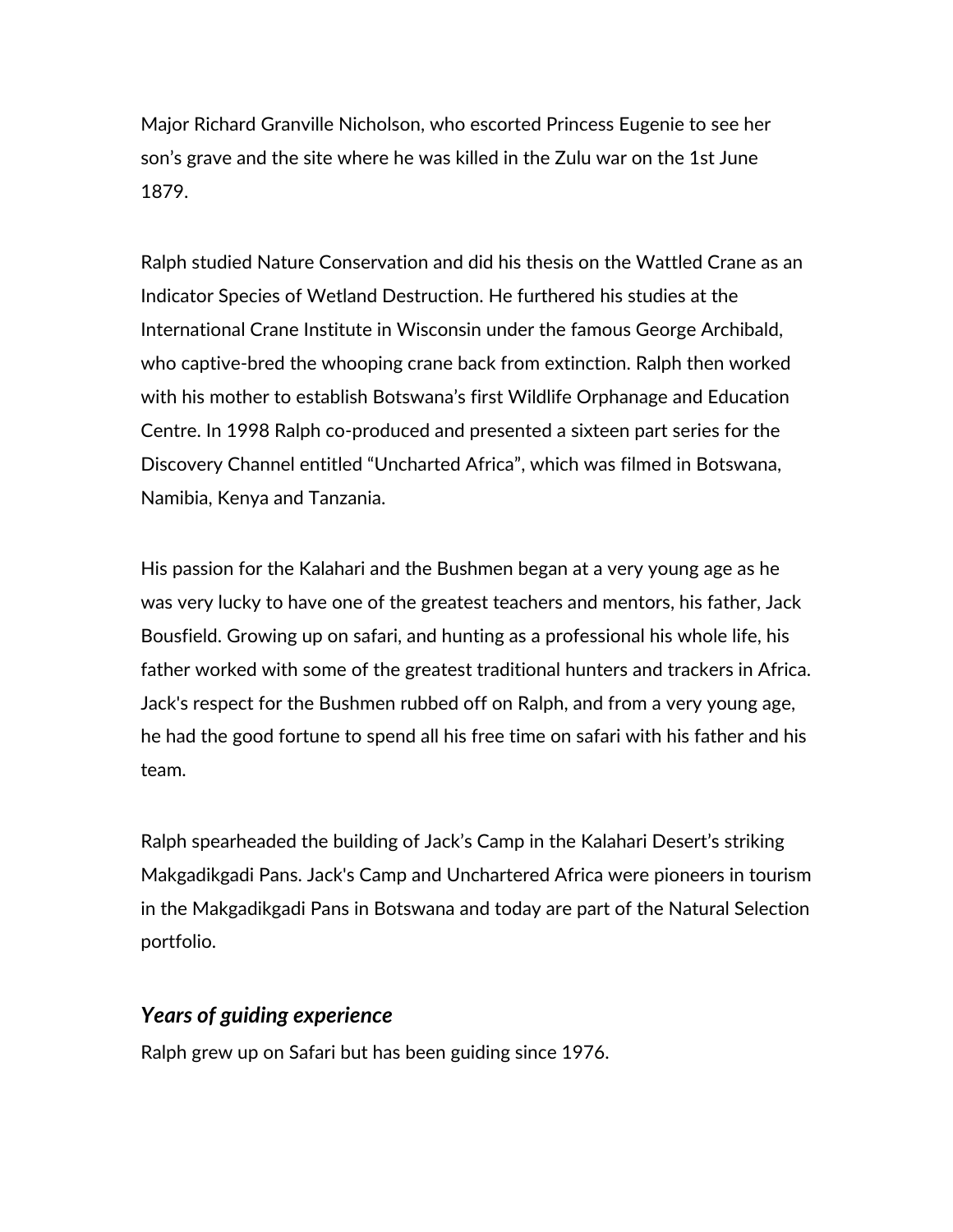### *Regional knowledge and expertise*

Botswana, Ethiopia, Chad, DRC, Kenya, Tanzania, Uganda, Namibia, Angola, South Africa, Zimbabwe, Zambia, Madagascar, Ruanda, Eritrea, Sudan, South Sudan, Yemen, Somalia and Socotra.

### *Ideal for accompanying*

Adventurous families, multi-generational family travel, solo travelers, photographers, journalists.

# *Areas of special interest*

Wildlife, culture, exploration, heli exploring, nomad shopping, archaeology, rock art, history, deserts, jungles, following in the footsteps of explorers, opening new destinations.

# *Qualifications & Experience*

- Studied Wildlife specializing in Animal Behavior.
- Grew up on safari accompanying his father and other family members on expeditions starting at 3 days old.
- Co-owner of Botswana-based Uncharted Africa Safari Co.
- A fifth-generation guide, known for his deep-rooted commitment to Africa's wildlife and ecology, as well as the preservation of the native Bushmen culture in Botswana.

*Languages:* English

*Currently lives:* between Botswana and Cape Town.